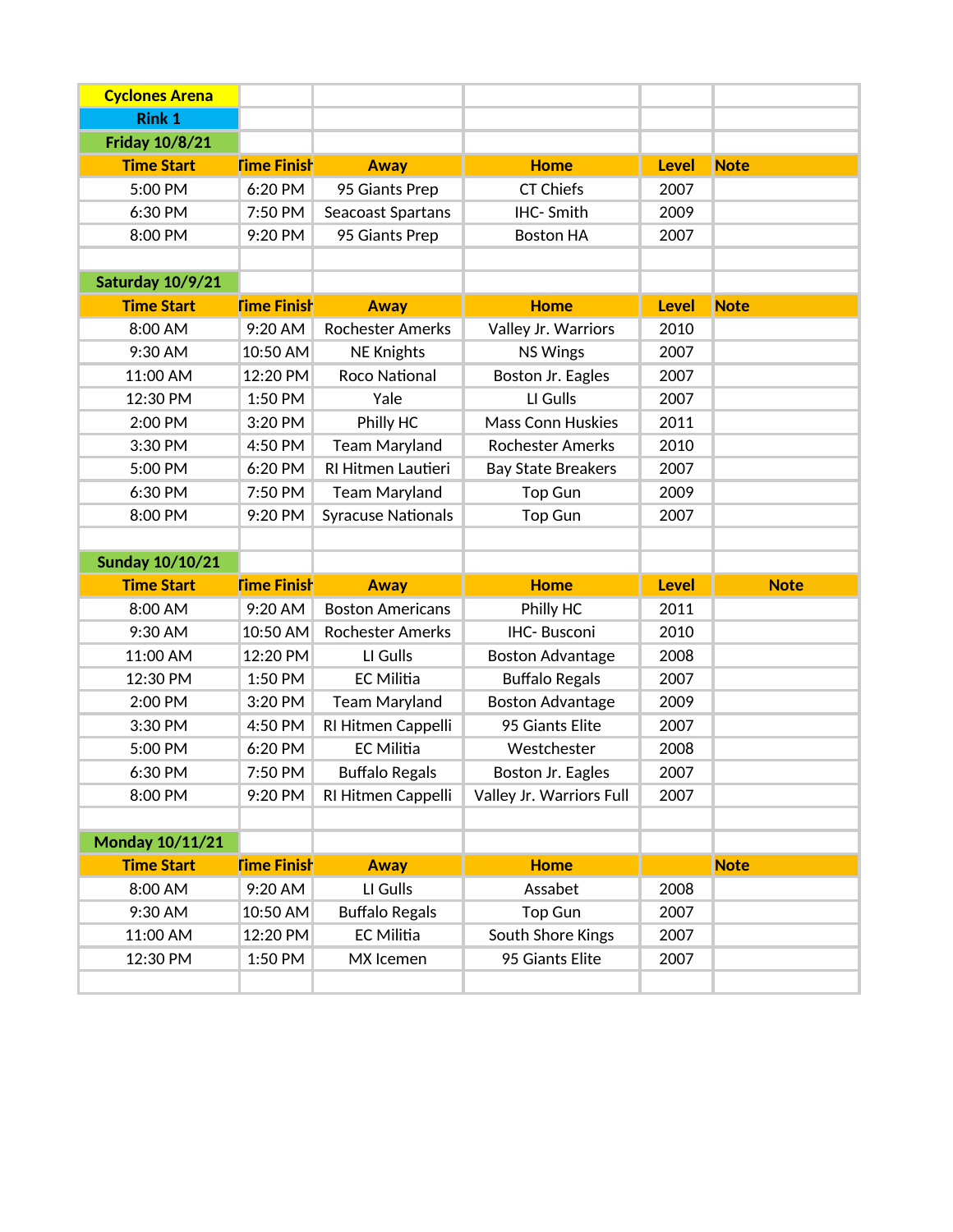| <b>Rink 2</b>          |                    |                                |                                |              |
|------------------------|--------------------|--------------------------------|--------------------------------|--------------|
| <b>Friday 10/8/21</b>  |                    |                                |                                |              |
| <b>Time Start</b>      | <b>Time Finish</b> | <b>Away</b>                    | <b>Home</b>                    | <b>Level</b> |
| 5:10 PM                | 6:30 PM            | 95 Giants Elite                | Valley Jr. Warriors Full       | 2007         |
| 6:40 PM                | 8:00 PM            | <b>Boston Advantage</b>        | <b>Top Gun</b>                 | 2009         |
| 8:10 PM                | 9:30 PM            | Seacoast Spartans              | <b>IHC West</b>                | 2007         |
|                        |                    |                                |                                |              |
| Saturday 10/9/21       |                    |                                |                                |              |
| <b>Time Start</b>      | <b>Time Finish</b> | <b>Away</b>                    | <b>Home</b>                    | <b>Level</b> |
| 8:10 AM                | 9:30 AM            | <b>Team Maryland</b>           | <b>Boston Advantage</b>        | 2010         |
| 9:40 AM                | 11:00 AM           | <b>Boston Advantage</b>        | <b>Mass Conn Huskies</b>       | 2011         |
| 11:10 AM               | 12:30 PM           | <b>VT Flames</b>               | <b>IHC - Pelletier</b>         | 2010         |
| 12:40 PM               | 2:00 PM            | <b>VT Flames</b>               | MX Icemen                      | 2008         |
| 2:10 PM                | 3:30 PM            | <b>Boston Advantage</b>        | <b>IHC Smith</b>               | 2009         |
| 3:40 PM                | 5:00 PM            | <b>Boston Advantage Midget</b> | <b>EC Militia</b>              | 2007         |
| 5:10 PM                | 6:30 PM            | <b>Roco National</b>           | South Shore Kings              | 2007         |
| 6:40 PM                | 8:00 PM            | Long Island Gulls              | Boston Jr. Eagles              | 2007         |
| 8:10 PM                | 9:30 PM            |                                |                                |              |
|                        |                    |                                |                                |              |
| <b>Sunday 10/10/21</b> |                    |                                |                                |              |
| <b>Time Start</b>      | <b>Time Finish</b> | <b>Away</b>                    | <b>Home</b>                    | <b>Level</b> |
| 8:10 AM                | 9:30 AM            | <b>Team Maryland</b>           | Valley Jr Warriors             | 2010         |
| 9:40 AM                | 11:00 AM           | <b>Team Maryland</b>           | <b>IHC Smith</b>               | 2009         |
| 11:10 AM               | 12:30 PM           | South Shore Kings              | 95 Giants Prep                 | 2007         |
| 12:40 PM               | 2:00 PM            | LI Gulls                       | Roco National                  | 2007         |
| 2:10 PM                | 3:30 PM            | <b>Team Maryland</b>           | IHC-Busconi                    | 2010         |
| 3:40 PM                | 5:00 PM            | <b>Top Gun</b>                 | <b>CT Chiefs</b>               | 2007         |
| 5:10 PM                | 6:30 PM            | <b>Syracuse Nationals</b>      | <b>Boston Advantage Midget</b> | 2007         |
| 6:40 PM                | 8:00 PM            | LI Gulls                       | <b>NV River Rats</b>           | 2007         |
| 8:10 PM                | 9:30 PM            | RI Hitmen Lautieri             | South Shore Kings              | 2007         |
|                        |                    |                                |                                |              |
| <b>Monday 10/11/21</b> |                    |                                |                                |              |
| <b>Time Start</b>      | <b>Time Finish</b> | <b>Away</b>                    | <b>Home</b>                    | <b>Level</b> |
| 8:10 AM                | 9:30 AM            | MX Icemen                      | <b>EC Militia</b>              | 2008         |
|                        |                    |                                |                                |              |
| 9:40 AM                | 11:00 AM           | <b>NE Bulldogs</b>             | Valley Jr. Warriors            | 2010         |
| 11:10 AM               | 12:30 PM           | Valley Jr. Warriors Half       | <b>NV River Rats</b>           | 2007         |
| 12:40 PM               | 2:00 PM            |                                |                                |              |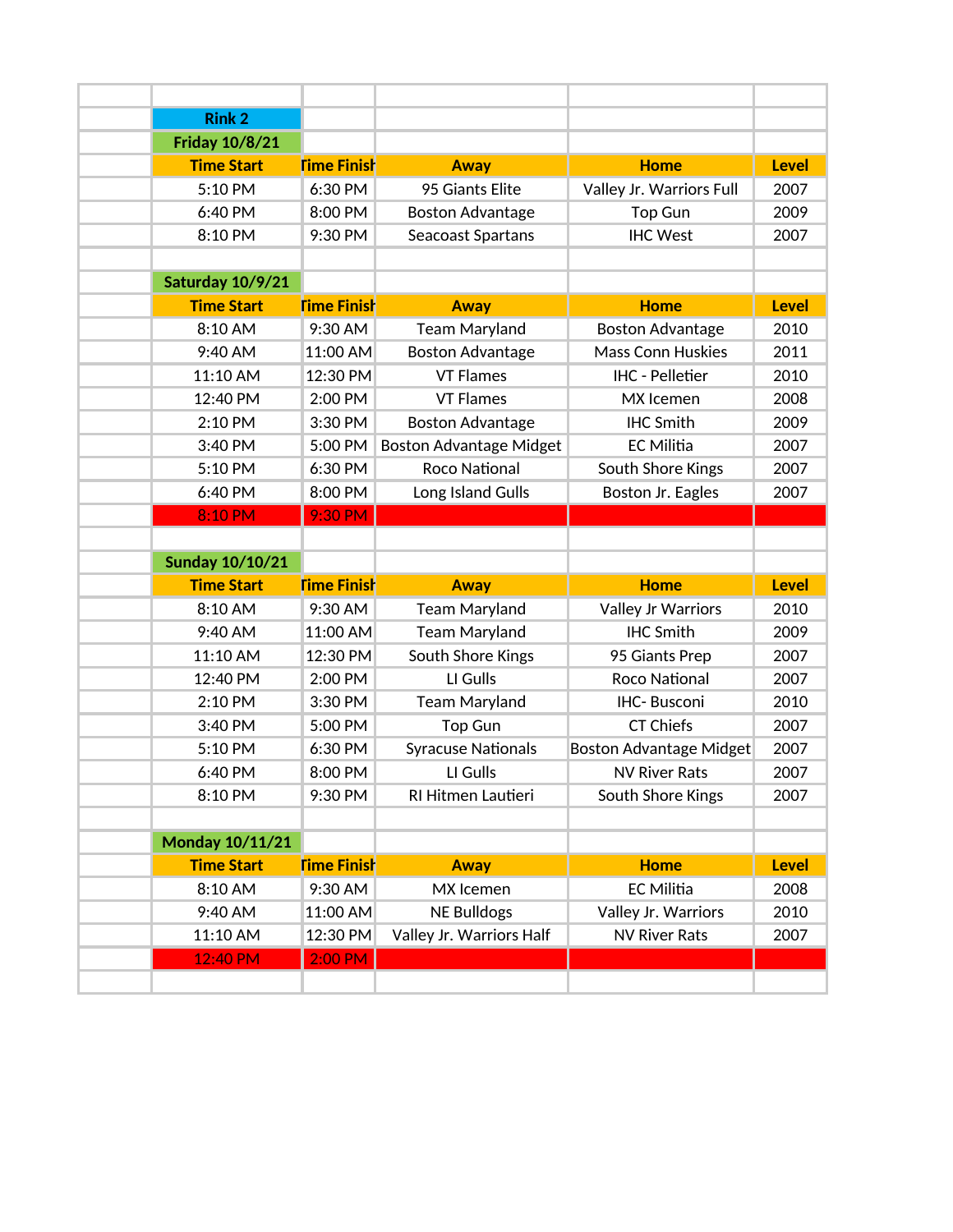|             | <b>Rinks at Exeter</b> |                    |                              |
|-------------|------------------------|--------------------|------------------------------|
|             | <b>Supreme</b>         |                    |                              |
|             | <b>Friday 10/8/21</b>  |                    |                              |
| <b>Note</b> | <b>Time Start</b>      | <b>Time Finish</b> | <b>Away</b>                  |
|             | 5:00 PM                | 6:20 PM            | <b>Tampa Bulls</b>           |
|             | 6:30 PM                | 7:50 PM            | Yale                         |
|             | 8:00 PM                | 9:20 PM            | <b>NA Screaming Eagles</b>   |
|             |                        |                    |                              |
|             | Saturday 10/9/21       |                    |                              |
| <b>Note</b> | <b>Time Start</b>      | <b>Time Finish</b> | <b>Away</b>                  |
|             | 8:00 AM                | 9:20 AM            | <b>Westchester Express</b>   |
|             | 9:30 AM                | 10:50 AM           | <b>Buffalo Regals</b>        |
|             | 11:00 AM               | 12:20 PM           | Top Gun                      |
|             | 12:30 PM               | 1:50 PM            | <b>IHC</b>                   |
|             | 2:00 PM                | 3:20 PM            | <b>Top Gun</b>               |
|             | 3:30 PM                | 4:50 PM            | <b>VT Flames</b>             |
|             | 5:00 PM                | 6:20 PM            | <b>Westchester Express</b>   |
|             | 6:30 PM                | 7:50 PM            | Yale                         |
|             | 8:00 PM                | 9:20 PM            |                              |
|             |                        |                    |                              |
|             | <b>Sunday 10/10/21</b> |                    |                              |
| <b>Note</b> | <b>Time Start</b>      | <b>Time Finish</b> | <b>Away</b>                  |
|             | 8:00 AM                | 9:20 AM            | NJ Avalanche                 |
|             | 9:30 AM                |                    |                              |
|             |                        | 10:50 AM           | <b>IHC</b>                   |
|             | 11:00 AM               | 12:20 PM           | Yale                         |
|             | 12:30 PM               | 1:50 PM            | Valley Jr. Warriors Half     |
|             | 2:00 PM                | 3:20 PM            | NJ Avalanche                 |
|             | 3:30 PM                | 4:50 PM            | <b>Boston Advantage Prep</b> |
|             | 5:00 PM                | 6:20 PM            | <b>Roco National</b>         |
|             | 6:30 PM                | 7:50 PM            | <b>Boston Advantage Prep</b> |
|             | 8:00 PM                | 9:20 PM            | <b>IHC West</b>              |
|             |                        |                    |                              |
|             | <b>Monday 10/11/21</b> |                    |                              |
| <b>Note</b> | <b>Time Start</b>      | <b>Time Finish</b> | <b>Away</b>                  |
|             | 8:00 AM                | 9:20 AM            | <b>Top Gun</b>               |
|             | 9:30 AM                | 10:50 AM           | Maine Nordiques              |
|             | 11:00 AM               | 12:20 PM           | Maine Nordiques              |
|             | 12:30 PM               | 1:50 PM            | <b>NS Wings</b>              |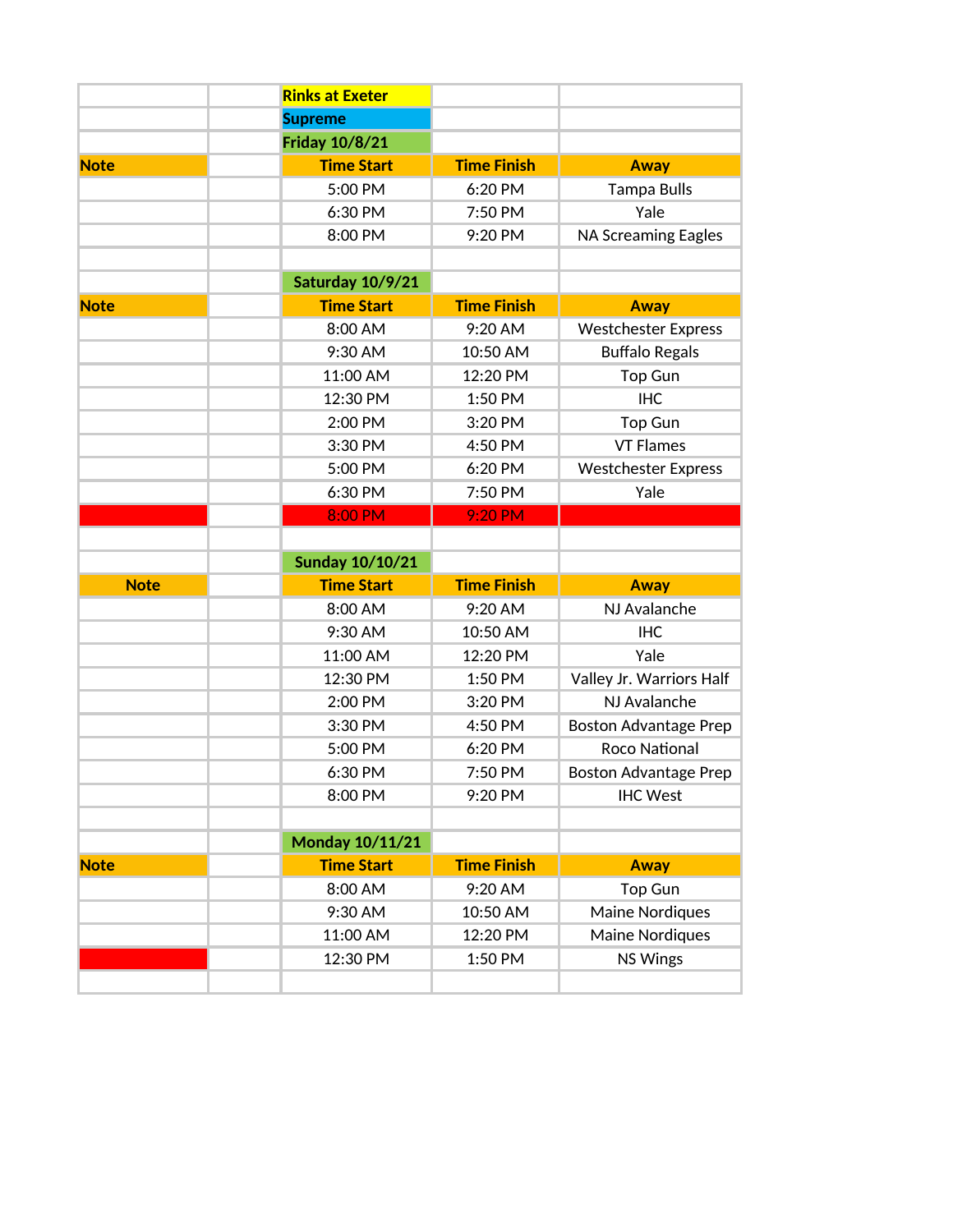|                           |              |             | <b>Vapor</b>           |                                                                              |
|---------------------------|--------------|-------------|------------------------|------------------------------------------------------------------------------|
|                           |              |             | <b>Friday 10/8/21</b>  |                                                                              |
| <b>Home</b>               | <b>Level</b> |             | <b>Time Start</b>      | <b>Time Finish</b>                                                           |
| <b>SPA</b>                | 2007         |             | 5:10 PM                | 6:30 PM                                                                      |
| <b>NE Knights</b>         | 2007         |             | 6:40 PM                | 8:00 PM                                                                      |
| <b>SPA</b>                | U18          |             | 8:10 PM                | 9:30 PM                                                                      |
|                           |              |             |                        |                                                                              |
|                           |              |             | Saturday 10/9/21       |                                                                              |
| <b>Home</b>               | <b>Level</b> | <b>Note</b> | <b>Time Start</b>      | <b>Time Finish</b>                                                           |
| <b>SPA</b>                | 2008         |             | 8:10 AM                | 9:30 AM                                                                      |
| <b>SPA</b>                | 2007         |             | 9:40 AM                | 11:00 AM                                                                     |
| <b>SPA</b>                | U15          |             | 11:10 AM               | 12:30 PM                                                                     |
| <b>SPA</b>                | U16          |             | 12:40 PM               | 2:00 PM                                                                      |
| Cyclones                  | U18          |             | 2:10 PM                | 3:30 PM                                                                      |
| NH Avalanche              | 2007         |             | 3:40 PM                | 5:00 PM                                                                      |
| Assabet                   | 2008         |             | 5:10 PM                | 6:30 PM                                                                      |
| Springfield Rifles        | 2007         |             | 6:40 PM                | 8:00 PM                                                                      |
|                           |              |             | 8:10 PM                | 9:30 PM                                                                      |
|                           |              |             |                        |                                                                              |
|                           |              |             |                        |                                                                              |
|                           |              |             | <b>Sunday 10/10/21</b> |                                                                              |
| <b>Home</b>               | <b>Level</b> | <b>Note</b> | <b>Time Start</b>      |                                                                              |
| <b>NV River Rats</b>      | 2007         |             | 8:10 AM                | 9:30 AM                                                                      |
| <b>SPA</b>                | 2008         |             | 9:40 AM                |                                                                              |
| <b>SPA</b>                | 2007         |             | 11:10 AM               | 12:30 PM                                                                     |
| <b>Boston HA</b>          | 2007         |             | 12:40 PM               | 2:00 PM                                                                      |
| Boston Jr. Eagles         | 2007         |             | 2:10 PM                | 3:30 PM                                                                      |
| <b>Bay State Breakers</b> | 2007         |             | 3:40 PM                | 5:00 PM                                                                      |
| Springfield Rifles        | 2007         |             | 5:10 PM                | 6:30 PM                                                                      |
| <b>Boston HA</b>          | 2007         |             | 6:40 PM                | 8:00 PM                                                                      |
| MX icemen                 | 2007         |             | 8:10 PM                | 9:30 PM                                                                      |
|                           |              |             |                        |                                                                              |
|                           |              |             | <b>Monday 10/11/21</b> |                                                                              |
| <b>Home</b>               | <b>Level</b> | <b>Note</b> | <b>Time Start</b>      |                                                                              |
| Seacoast Spartans         | 2009         |             | 8:10 AM                | 9:30 AM                                                                      |
| <b>SPA</b>                | U16          |             | 9:40 AM                |                                                                              |
| SPA                       | U18          |             | 11:10 AM               | <b>Time Finish</b><br>11:00 AM<br><b>Time Finish</b><br>11:00 AM<br>12:30 PM |
| <b>VT Flames</b>          | 2007         |             | 12:40 PM               | 2:00 PM                                                                      |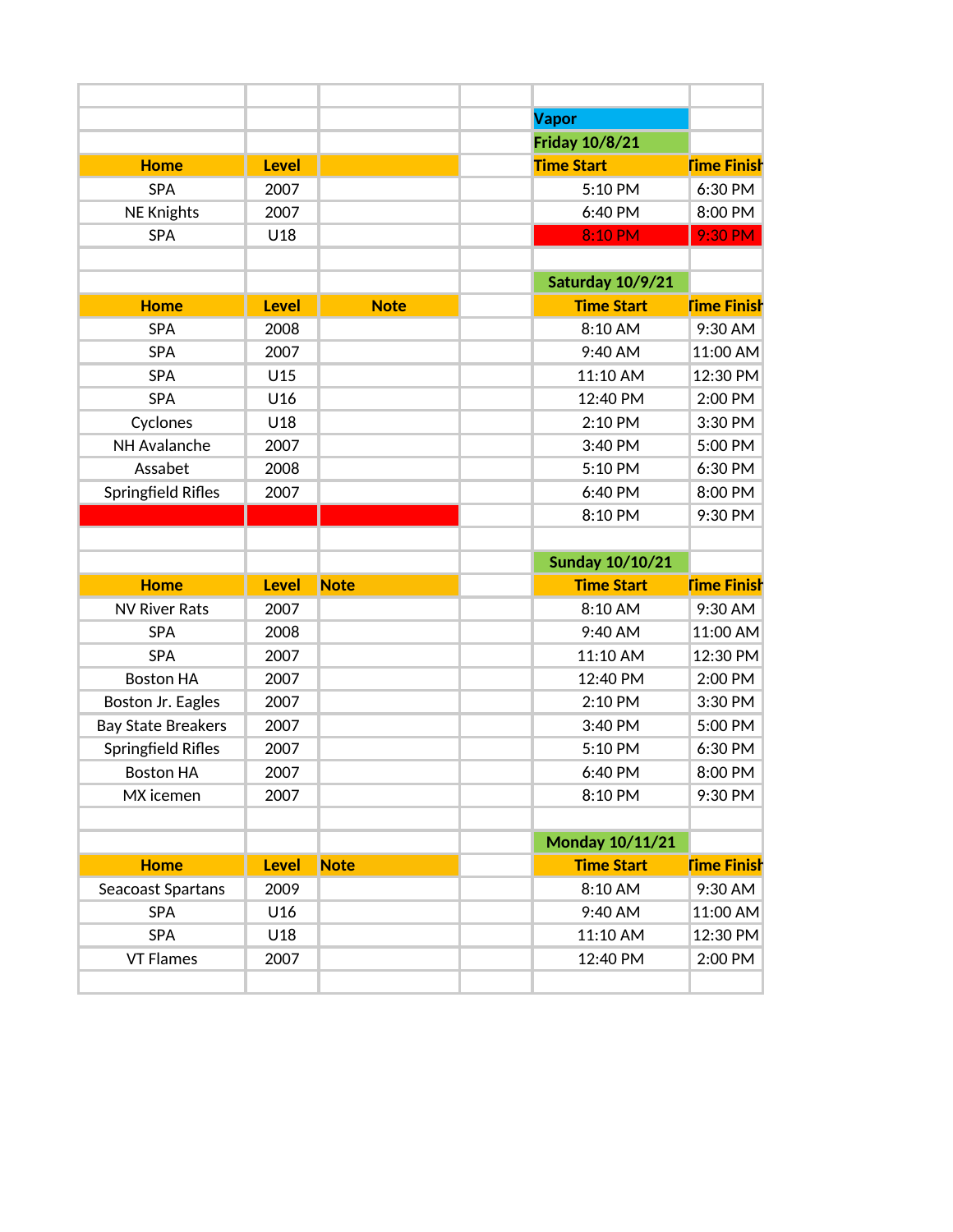| <b>Away</b>                  | <b>Home</b>                  | <b>Level</b> | <b>Note</b> |
|------------------------------|------------------------------|--------------|-------------|
| <b>NH Avalanche</b>          | <b>NS WIngs</b>              | 2007         |             |
| <b>Boston Advantage Prep</b> | Top Gun                      | 2007         |             |
|                              |                              |              | No Game     |
|                              |                              |              |             |
|                              |                              |              |             |
| Away                         | <b>Home</b>                  | <b>Level</b> | <b>Note</b> |
| Valley Jr. Warriors Half     | <b>Bay State Breakers</b>    | 2007         |             |
| <b>EC Militia</b>            | Yale                         | 2008         |             |
| Springfield Rifles           | <b>Tampa Bulls</b>           | 2007         |             |
| Valley Jr. Warriors Half     | <b>CT Chiefs</b>             | 2007         |             |
| <b>EC Militia</b>            | <b>SPA</b>                   | 2008         |             |
| <b>Boston HA</b>             | <b>SPA</b>                   | 2007         |             |
| <b>Buffalo Regals</b>        | <b>Tampa Bulls</b>           | 2007         |             |
| <b>CT Chiefs</b>             | <b>Boston Advantage Prep</b> | 2007         |             |
| <b>VT Flames</b>             | 95 Giants Elite              | 2007         |             |
|                              |                              |              |             |
|                              |                              |              |             |
|                              |                              |              |             |
| <b>Away</b>                  | <b>Home</b>                  | <b>Level</b> | <b>Note</b> |
| <b>Tampa Bulls</b>           | <b>Syracuse Nationals</b>    | 2007         |             |
| Yale                         | Assabet                      | 2008         |             |
| <b>Westchester Express</b>   | MX Icemen                    | 2008         |             |
| Springfield Rifles           | NH Avalanche                 | 2007         |             |
| Valley Jr. Warriors Full     | MX Icemen                    | 2007         |             |
| Seacoast Spartans            | <b>IHC Smith</b>             | 2009         |             |
| MX Icemen                    | Assabet                      | 2008         |             |
| <b>SPA</b>                   | LI Gulls                     | 2008         |             |
| <b>Bay State Breakers</b>    | NH Avalanche                 | 2007         |             |
|                              |                              |              |             |
|                              |                              |              |             |
| <b>Away</b>                  | <b>Home</b>                  | <b>Level</b> |             |
| <b>NE Knights</b>            | <b>IHC West</b>              | 2007         |             |
| Valley Jr. Warriors Full     | <b>VT Flames</b>             | 2007         |             |
| <b>Boston Advantage</b>      | <b>Rochester Amerks</b>      | 2010         |             |
| <b>Boston Advantage</b>      | <b>SPA</b>                   | 2008         |             |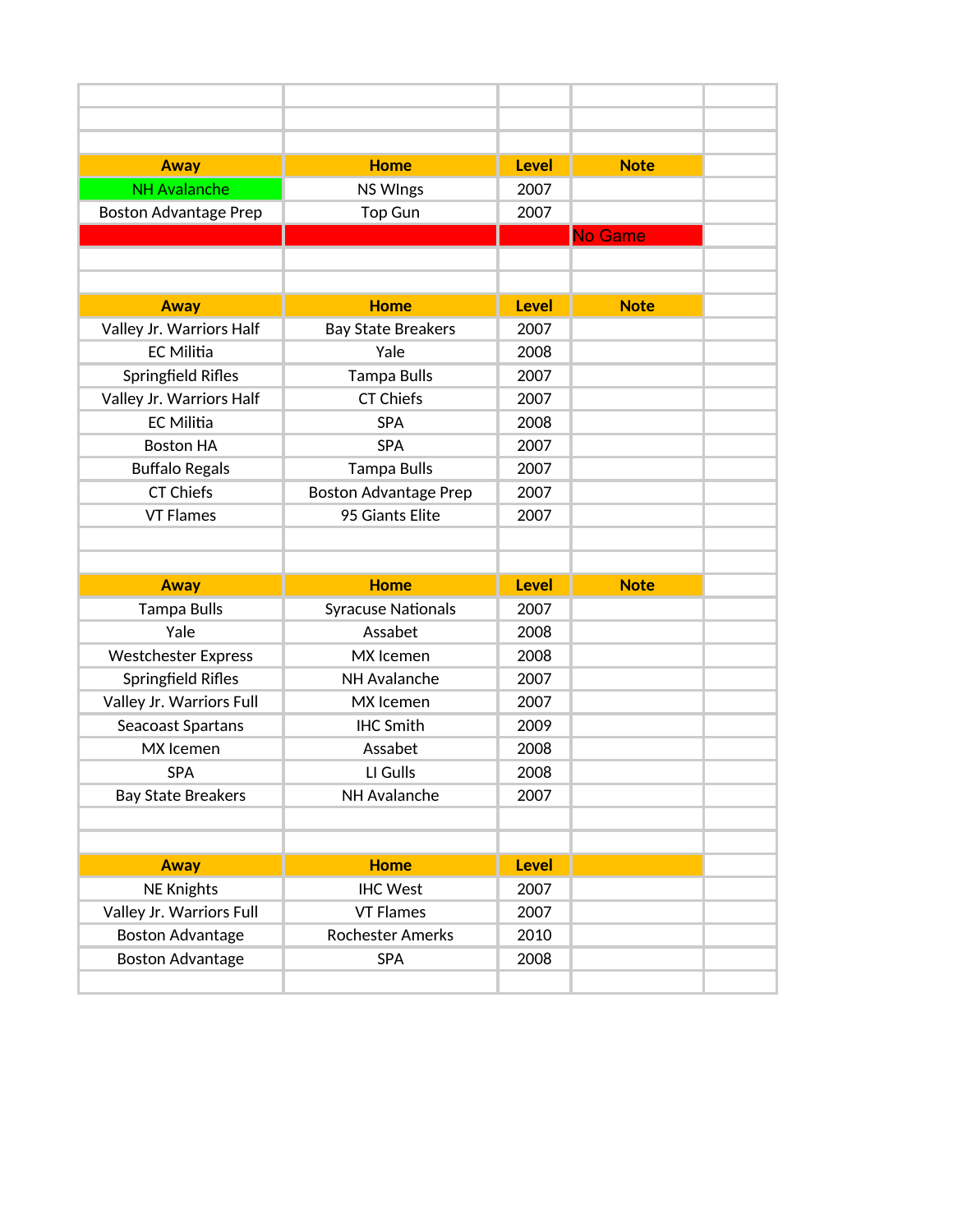| Ristuccia         |                    |                           |                   |              | <b>Skate 3</b>         |
|-------------------|--------------------|---------------------------|-------------------|--------------|------------------------|
|                   |                    |                           |                   |              | <b>Blue</b>            |
|                   |                    |                           |                   |              |                        |
|                   |                    |                           |                   |              |                        |
|                   |                    |                           |                   |              |                        |
|                   |                    |                           |                   |              |                        |
|                   |                    |                           |                   |              |                        |
|                   |                    |                           |                   |              |                        |
| Saturday 10/9/21  |                    |                           |                   |              | Saturday 10/9/21       |
| <b>Time Start</b> | <b>Time Finish</b> | <b>Away</b>               | <b>Home</b>       | <b>Level</b> | <b>Time Start</b>      |
| 12:30 PM          | 1:50 PM            | <b>Syracuse Nationals</b> | <b>EC Militia</b> | 2007         |                        |
| 2:00 PM           | 3:20 PM            | LI Gulls                  | <b>IHC</b>        | 2008         |                        |
|                   |                    |                           |                   |              | 1:30 PM                |
|                   |                    |                           |                   |              | 3:00 PM                |
|                   |                    |                           |                   |              | 4:30 PM                |
|                   |                    |                           |                   |              | 6:00 PM                |
|                   |                    |                           |                   |              | 7:30 PM                |
|                   |                    |                           |                   |              |                        |
|                   |                    |                           |                   |              |                        |
|                   |                    |                           |                   |              |                        |
|                   |                    |                           |                   |              | <b>Sunday 10/10/21</b> |
|                   |                    |                           |                   |              | <b>Time Start</b>      |
|                   |                    |                           |                   |              | 1:10 PM                |
|                   |                    |                           |                   |              | 2:40 PM                |
|                   |                    |                           |                   |              | 4:10 PM                |
|                   |                    |                           |                   |              | 5:40 PM                |
|                   |                    |                           |                   |              | 7:10 PM                |
|                   |                    |                           |                   |              |                        |
|                   |                    |                           |                   |              |                        |
|                   |                    |                           |                   |              |                        |
|                   |                    |                           |                   |              |                        |
|                   |                    |                           |                   |              |                        |
|                   |                    |                           |                   |              |                        |
| Monday 10/11/21   |                    |                           |                   |              | Monday 10/11/21        |
| <b>Time Start</b> | <b>Time Finish</b> | <b>Away</b>               | <b>Home</b>       | <b>Level</b> | <b>Time Start</b>      |
| 8:00 AM           | 9:20 AM            |                           |                   |              | 8:10 AM                |
| 9:30 AM           | 10:50 AM           |                           |                   |              | 9:40 AM                |
| 11:00 AM          | 12:20 PM           |                           |                   |              | 11:10 AM               |
|                   |                    |                           |                   |              |                        |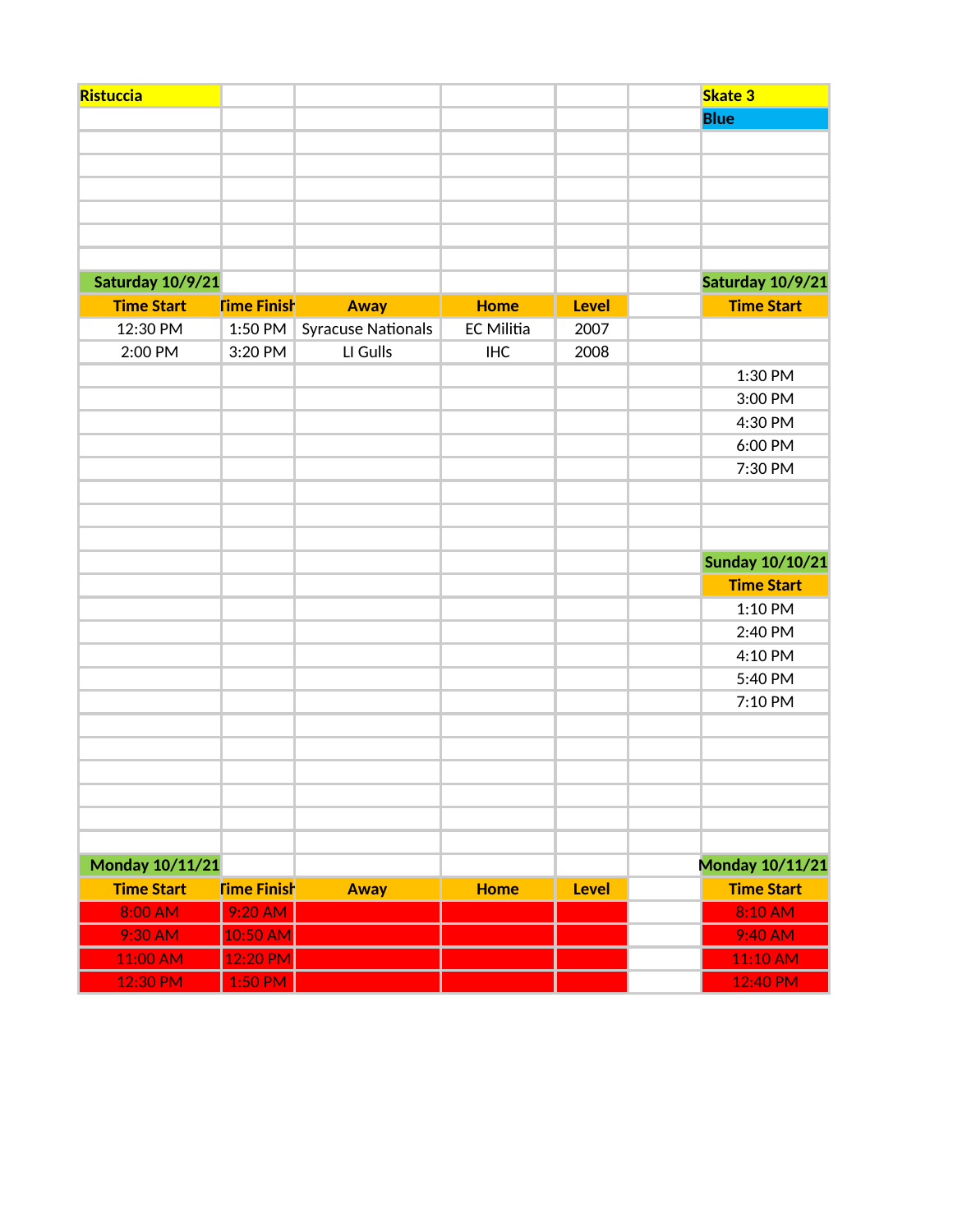|                    |                         |                         |              | <b>Skate 3</b>         |                    |
|--------------------|-------------------------|-------------------------|--------------|------------------------|--------------------|
|                    |                         |                         |              | <b>White</b>           |                    |
|                    |                         |                         |              |                        |                    |
|                    |                         |                         |              |                        |                    |
|                    |                         |                         |              |                        |                    |
|                    |                         |                         |              |                        |                    |
|                    |                         |                         |              |                        |                    |
|                    |                         |                         |              |                        |                    |
|                    |                         |                         |              |                        |                    |
| <b>Time Finish</b> | <b>Away</b>             | <b>Home</b>             | <b>Level</b> |                        |                    |
|                    |                         |                         |              |                        |                    |
|                    |                         |                         |              |                        |                    |
| 2:50 PM            | <b>Team Maryland</b>    | <b>IHC Hughes</b>       | 2009         |                        |                    |
| 4:20 PM            | <b>VT Flames</b>        | <b>Boston Advantage</b> | 2010         |                        |                    |
| 5:50 PM            | <b>VT Flames</b>        | Yale                    | 2008         |                        |                    |
| 7:20 PM            | Philly HC               | Assabet                 | 2011         |                        |                    |
| 8:50 PM            | MX Icemen               | RI Hitmen Cappelli      | 2007         |                        |                    |
|                    |                         |                         |              |                        |                    |
|                    |                         |                         |              |                        |                    |
|                    |                         |                         |              |                        |                    |
|                    |                         |                         |              | <b>Sunday 10/10/21</b> |                    |
| <b>Time Finish</b> | <b>Away</b>             | <b>Home</b>             | <b>Level</b> | <b>Time Start</b>      | <b>Time Finish</b> |
| 2:30 PM            | <b>PHC</b>              | <b>Boston Advantage</b> | 2011         |                        |                    |
| 4:00 PM            | RI Hitmen Lautieri      | <b>NE Knights</b>       | 2007         | 350 PM                 | 510 PM             |
| 5:30 PM            | Yale                    | <b>Minutmen Flames</b>  | 2008         | 5:20 PM                | 6:40 PM            |
|                    | 7:00 PM 95 Giants Prep  | <b>NS Wings</b>         | 2007         | 6:50 PM                | 8:10 PM            |
| 8:30 PM            | <b>Boston Advantage</b> | <b>IHC - Pelletier</b>  | 2010         | 8:20 PM                | 9:40 PM            |
|                    |                         |                         |              |                        |                    |
|                    |                         |                         |              |                        |                    |
|                    |                         |                         |              |                        |                    |
|                    |                         |                         |              |                        |                    |
|                    |                         |                         |              |                        |                    |
|                    |                         |                         |              |                        |                    |
|                    |                         |                         |              | <b>Monday 10/11/21</b> |                    |
| <b>Time Finish</b> | <b>Away</b>             | <b>Home</b>             | <b>Level</b> | <b>Time Start</b>      | <b>Time Finis</b>  |
| $9:30$ AM          |                         |                         |              | 8:20 AM                | 9:40 AM            |
| 11:00 AM           |                         |                         |              | 9:50 AM                | 11:10 AM           |
| 12:30 PM           |                         |                         |              | 11:20 AM               | 12:40 PM           |
| $2:00$ PM          |                         |                         |              | 12:50 PM               | 2:10 PM            |